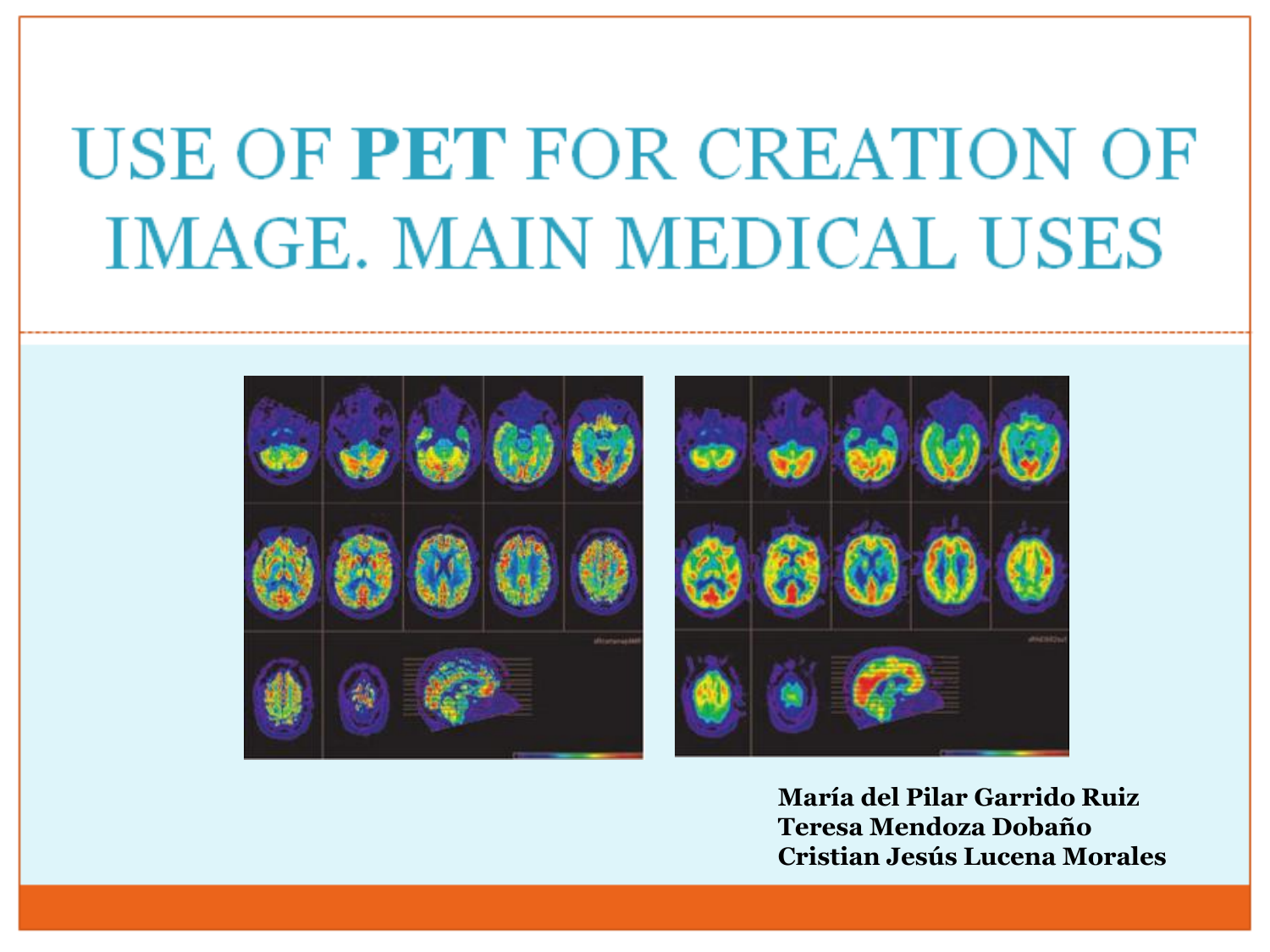# Index

- Introduction.
- 2. Physical principles: annihilation reaction.
- 3. PET image creation.
- 4. Advantages of PET use.
- 5. Medical applications of PET.
	- 5.1. Use in Oncology.
	- 5.2. Use in Cardiology.
	- 5.3. Use in Neurology.
- 6. References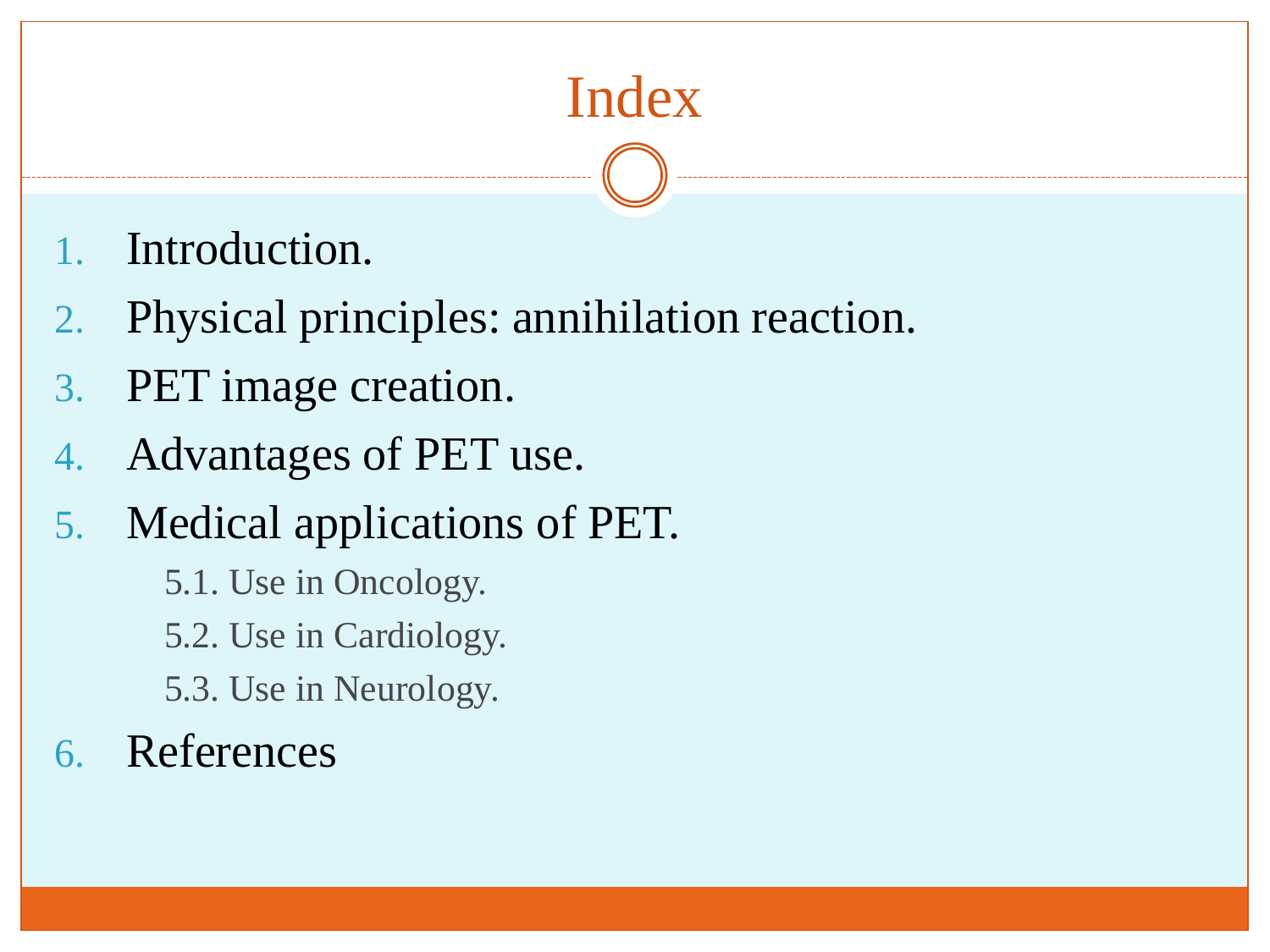# 1. Introduction

 *Definition: PET (positron emission tomography) is a tomographic imaging technique. It makes use of radiopharmaceuticals labeled with positron-emitting isotopes. It's based on the theoretical physical basis of annihilation.*

- **Isotopes' characteristics:**
	- **Short life**
	- **High specific activity.**
	- **It doesn't change the molecule's physiological characteristics.**
	- **Common biological elements.**
	- **We get high quality images with a low radiation exposure for the patients.**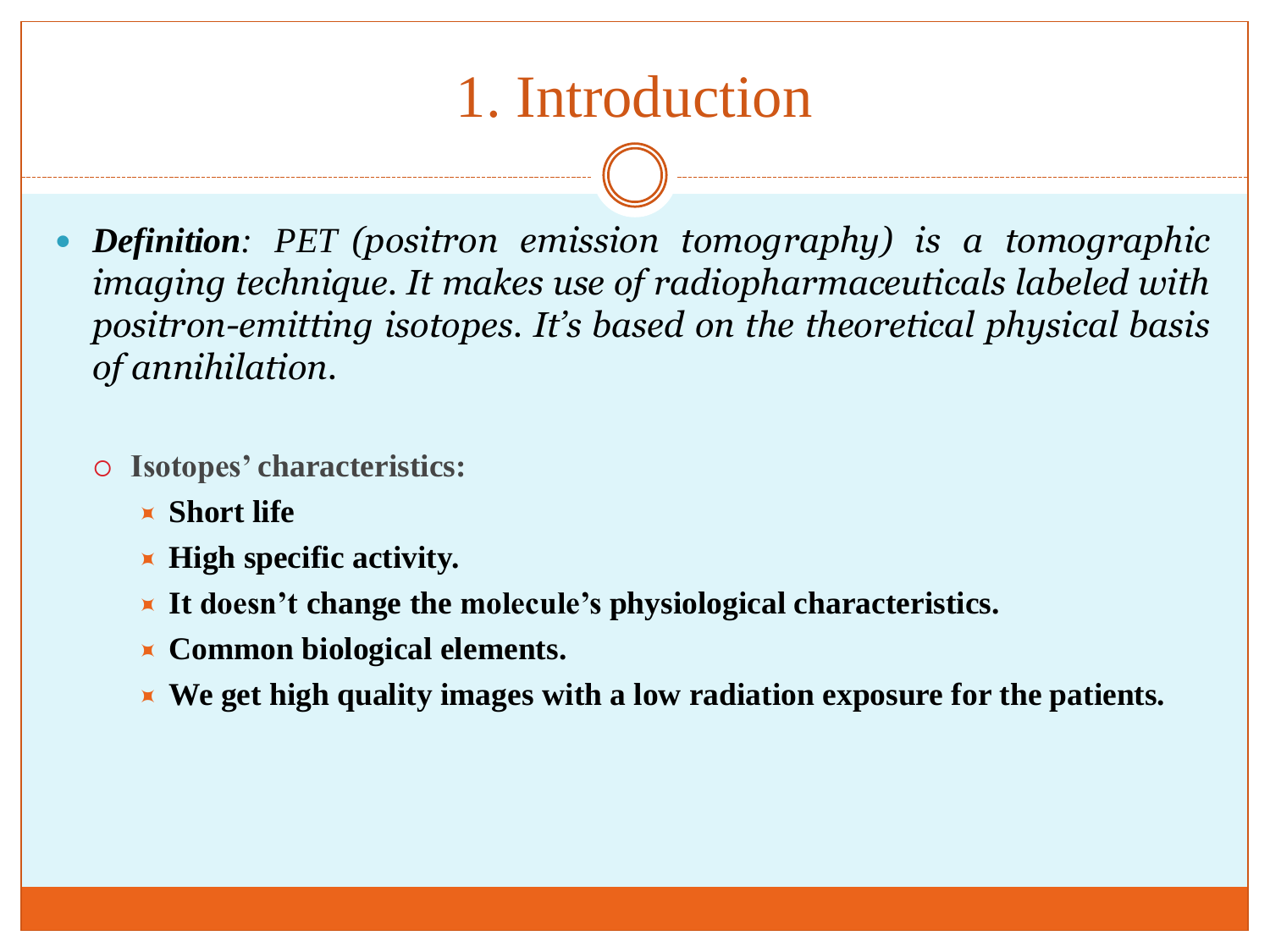# 2. Physical principles: annihilation reaction

The radionuclide in the radiotracer decays and the resulting *positrons* subsequently annihilate on contact with *electrons* after traveling a short distance within the body. The annihilation event generates energy; the paired 511 KeV annihilation *photons* travel in *opposite directions (180° apart)* along a line.

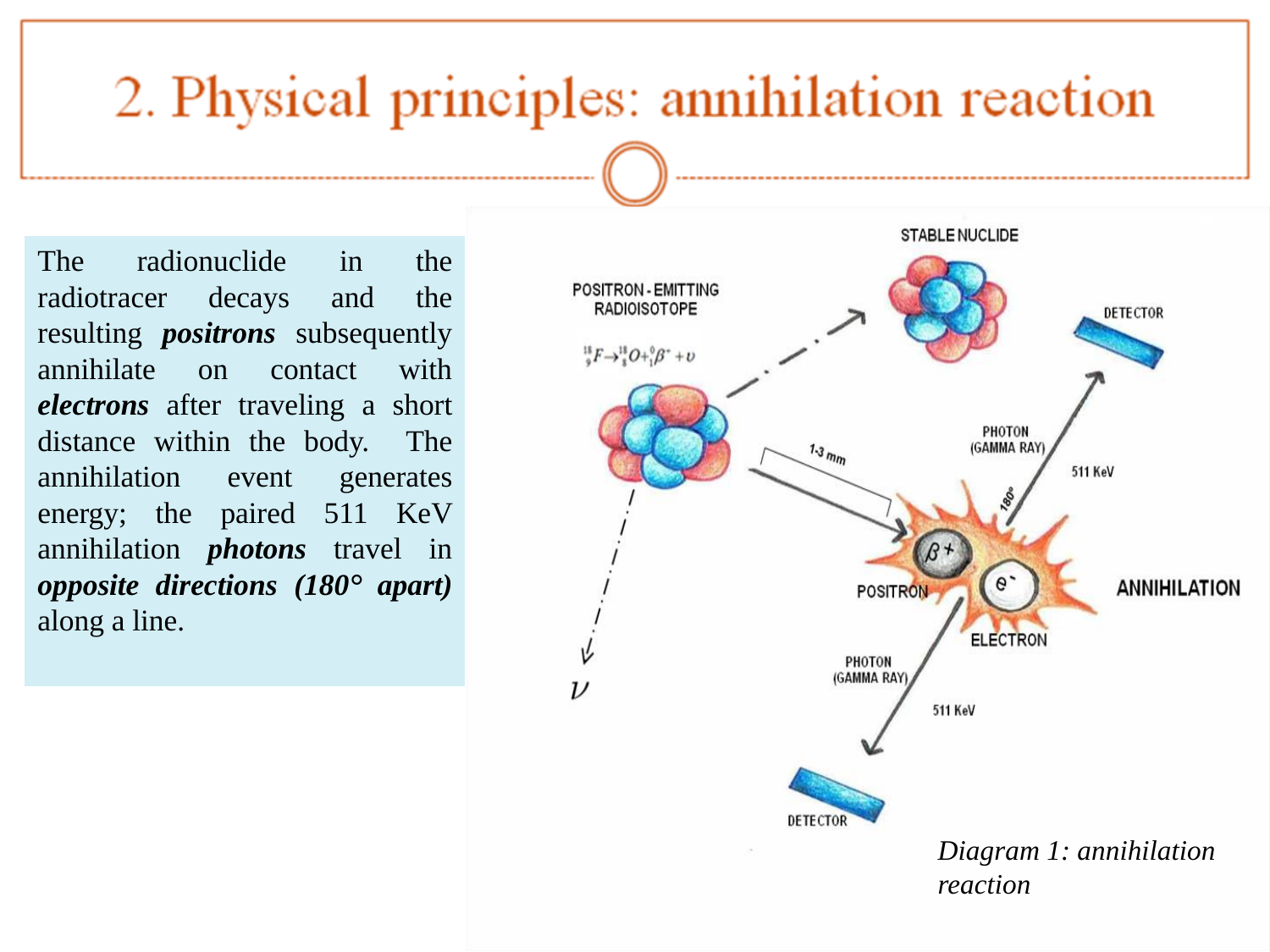# 3. PET image creation

 Positron-emitting isotopes are produced in cyclotrons or generators. Steps to obtain the images:

 1.- Injection of a tracer compound labeled with a positron-emitting radionuclide into the patient.

2.- The tracer interacts with patient's molecules.

 3.- An electron collides with a positron. The annihilated particles are replaced by energy (annihilation photons).

 4.- Paired detectors located on opposite sides of the annihilation reaction register coincident photon impacts.

5.- Reconstruction of a medical image with the data collected.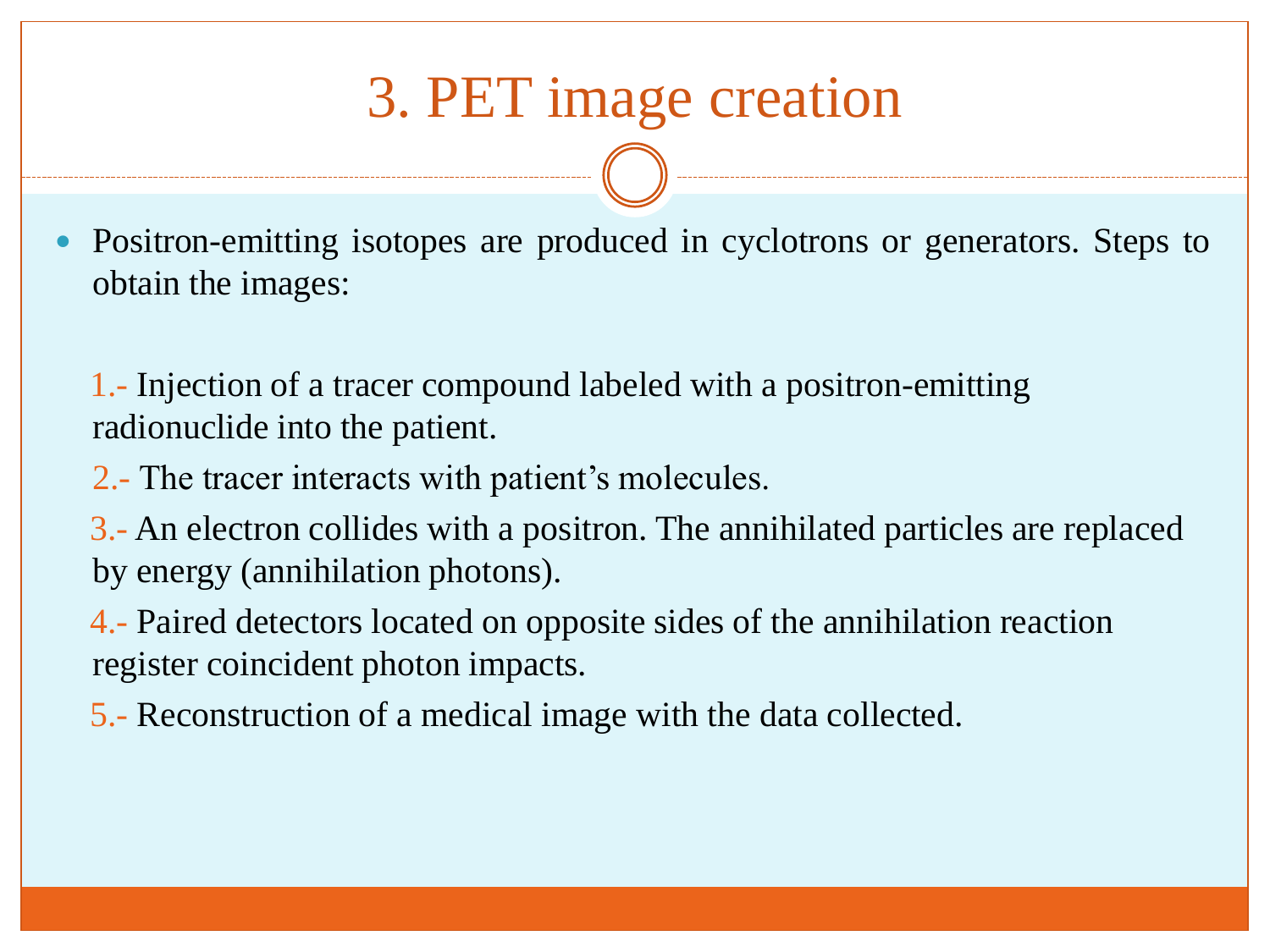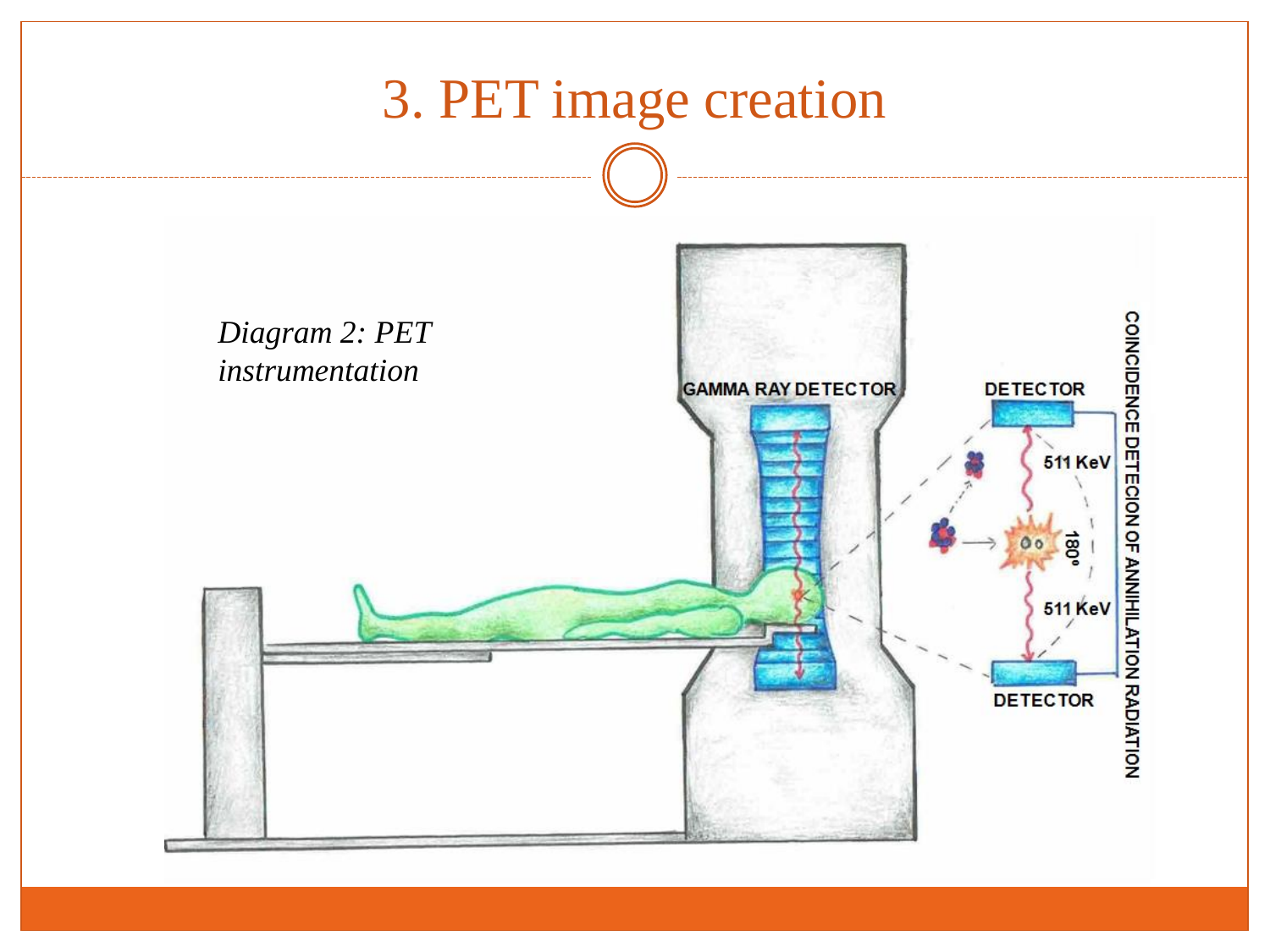# 4. Advantages of PET use

**Advantages of the use of Positronemitting isotopes**

- Low radiation exposure for the patient
- It makes possible to mark foreign or own molecules without lesion.
- It permits the study of marked molecules *in vivo*. It's a noninvasive method.

**Advantages of the use of annihilation coincidence detection**

- High sensibility and efficacy of detection.
- The best spatial resolution (4mm on the three dimensions)
- Field uniformity
- Real correction of field attenuation
- Quantitative analysis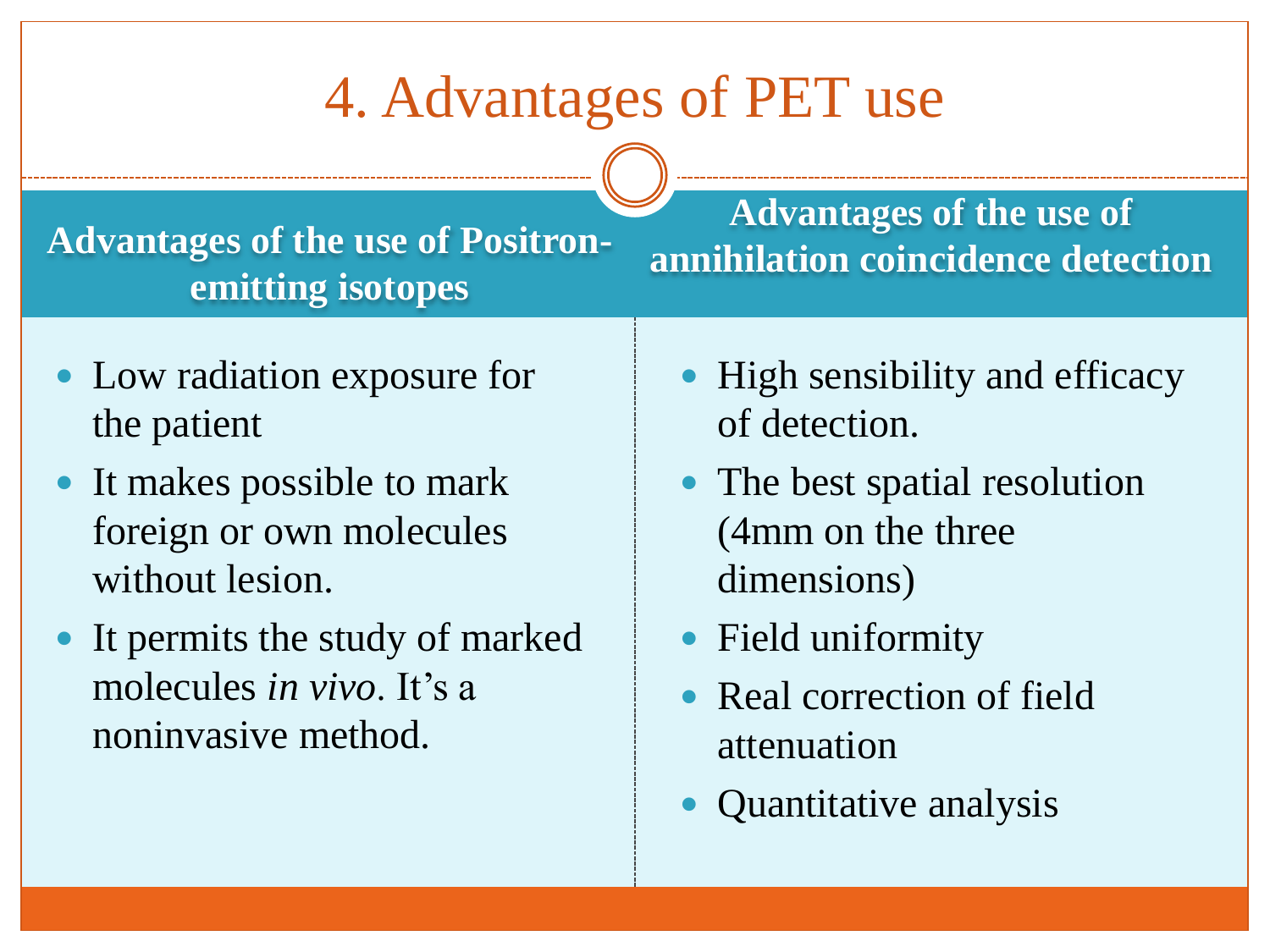# 5. Medical application of PET

#### **5.1. Use in Oncology**

- **1. Differential diagnosis** between benign and malignant tumors.
- **2. Staging.**
- **3. Localization** of the optimal focus for a biopsy.
- **4. Prediction** of the malignancy degree and prognosis.
- **5. Treatment response evaluation**.
- **6. Residual mass study**.
- **7. Recurrence and radionecrosis differentiation**.
- **8. Recurrence detection.**



*Image 1: neuroendocrine metastases PET.*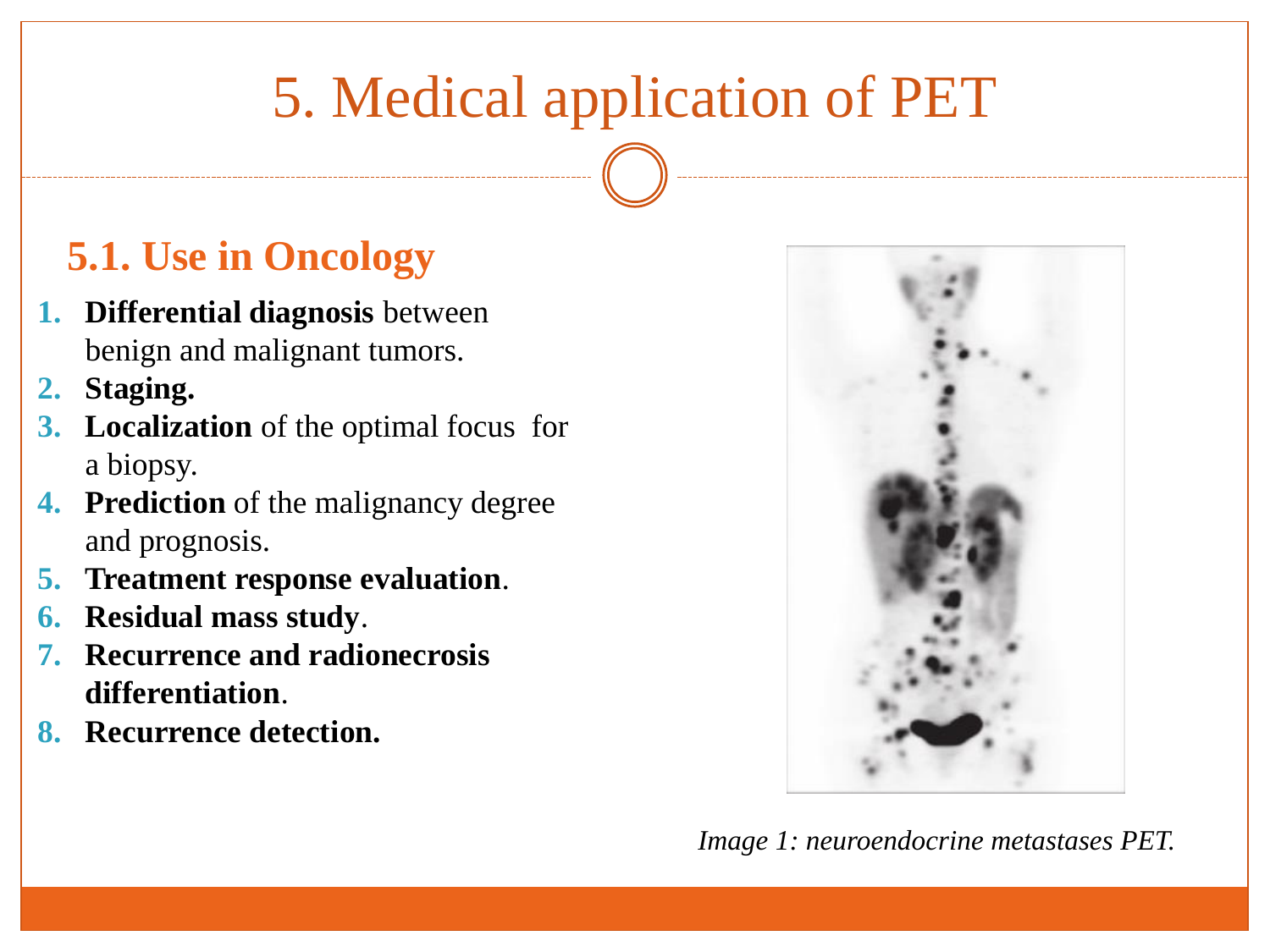### 5. Medical application of PET

### **5.2.Use in Cardiology**

**Study** of patients with **Coronary artery disease** for a possible intervention or angioplasty.





The patients' selection criteria and the probability of success of the intervention.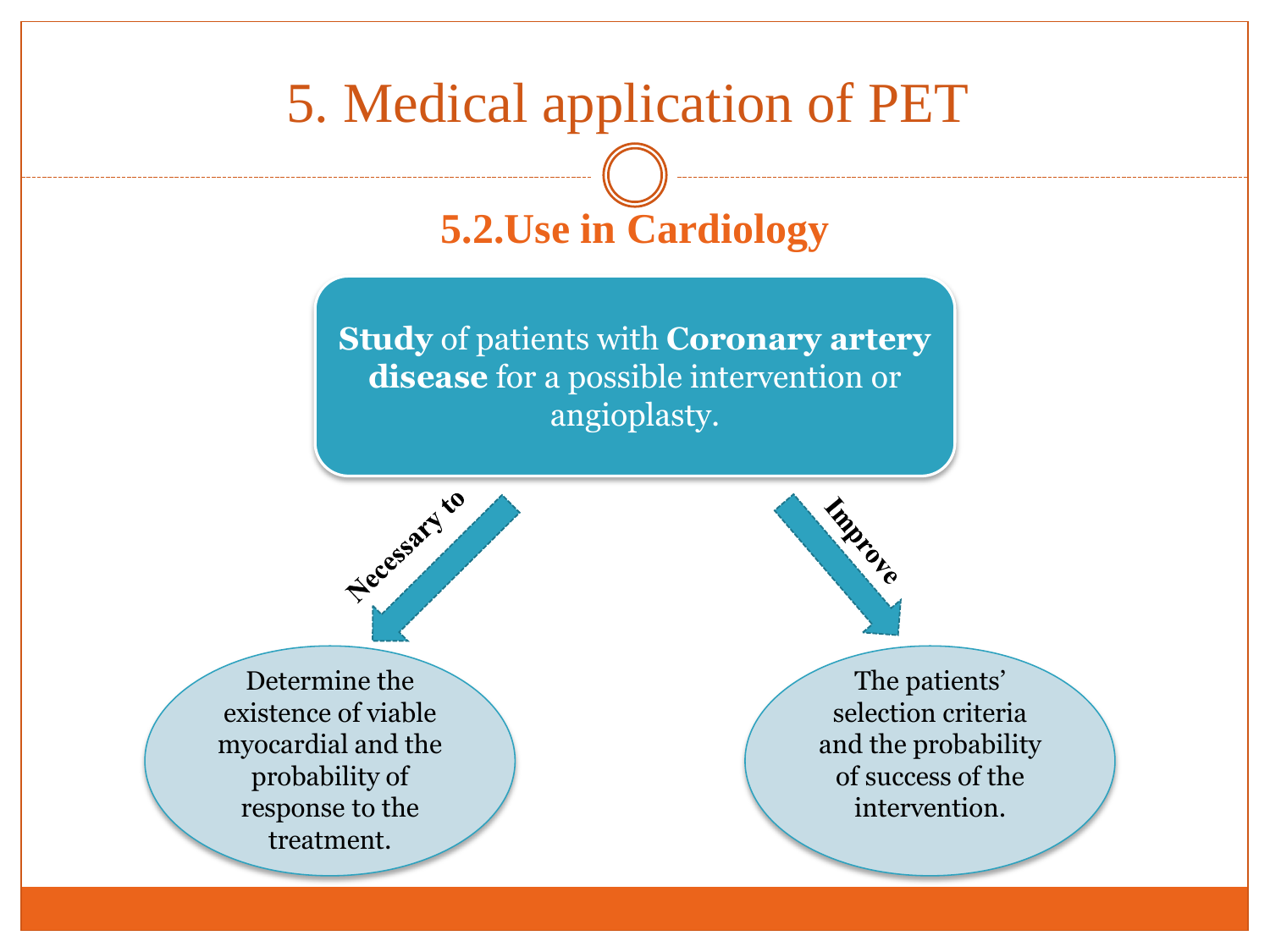#### 5. Medical application of PET

# **5.3.Use in Neurology**

PET permits the knowledge of the biochemical bases and physiological processes of neurodegenerative and neuropsychiatric diseases.

 *Alzheimer*:Early differential diagnosis of high reliability on minor or uncertain cases of the disease.

*◆ Parkinson*: differential diagnosis and utility of the interventionist treatment of the disease.

 $\checkmark$  Epilepsia: detection of the epileptogenic focus in the temporal lobe for the reintegration. This procedure is used when patients can't control their crisis with medication.

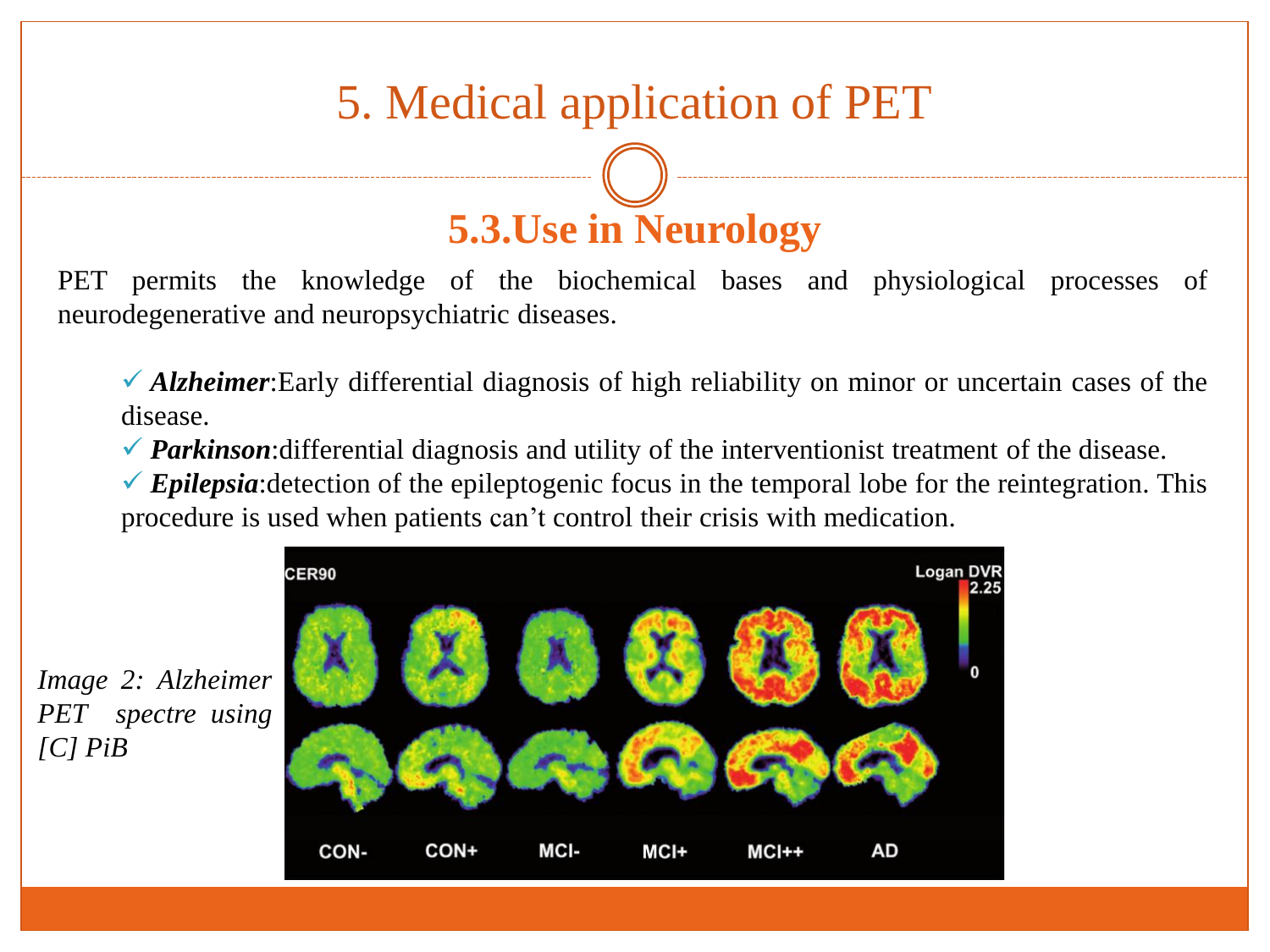### 6. References

- 1. Gil Gayarre, Mª Teresa Delgado Macías, Manuel Martínez Morillo, Claudio Otón Sánchez. Manual de Radiología Clínica (2ª edición). Harcourt.
- 2. Powsner, Rachel A., Palmer, Matthew R., and Powsner, Edward R.. Essentials of Nuclear Medicine Physics and Instrumentation (3rd Edition). Somerset, NJ, USA: John Wiley & Sons, 2013. ProQuest ebrary. Web. 7 January 2016.
- 3. Dilsizian, Vasken, and Pohost, Gerald M.. Cardiac CT, PET and MR (2nd Edition). Hoboken, NJ, USA: Wiley-Blackwell, 2010. ProQuest ebrary. Web. 7 January 2016.
- 4. Wernick, Miles N., and Aarsvold, John N.. Emission Tomography : The Fundamentals of PET and SPECT. Burlington, MA, USA: Academic Press, 2004. ProQuest ebrary. Web. 7 January 2016.
- 5. Delbeke, Dominique, Martin, William H., and Patton, James A., eds. Practical FDG Imaging : A Teaching File. Secaucus, NJ, USA: Springer, 2002. ProQuest ebrary. Web. 7 January 2016.